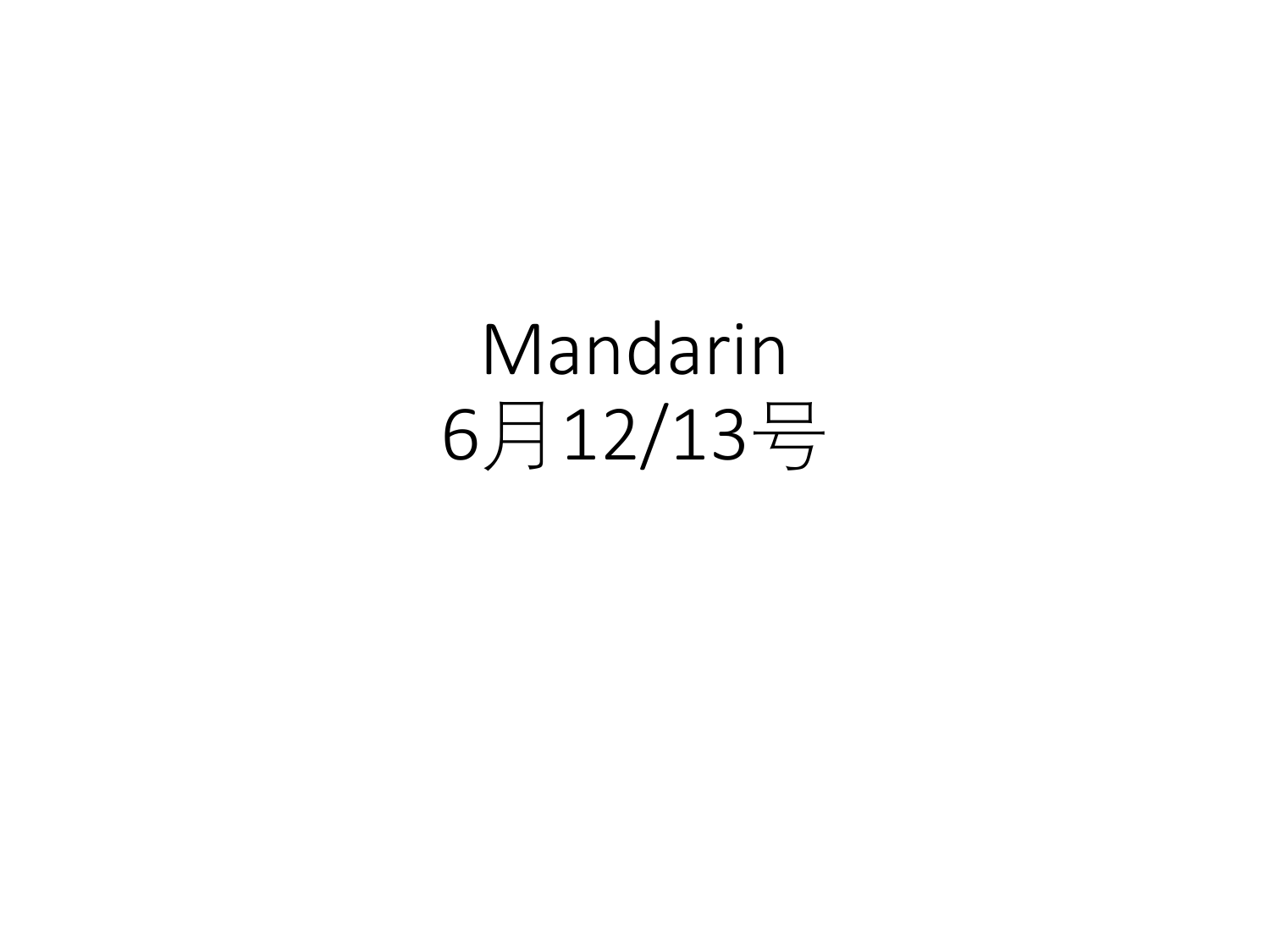Verbs about saying and perceiving

Can you read/pronounce them all?

















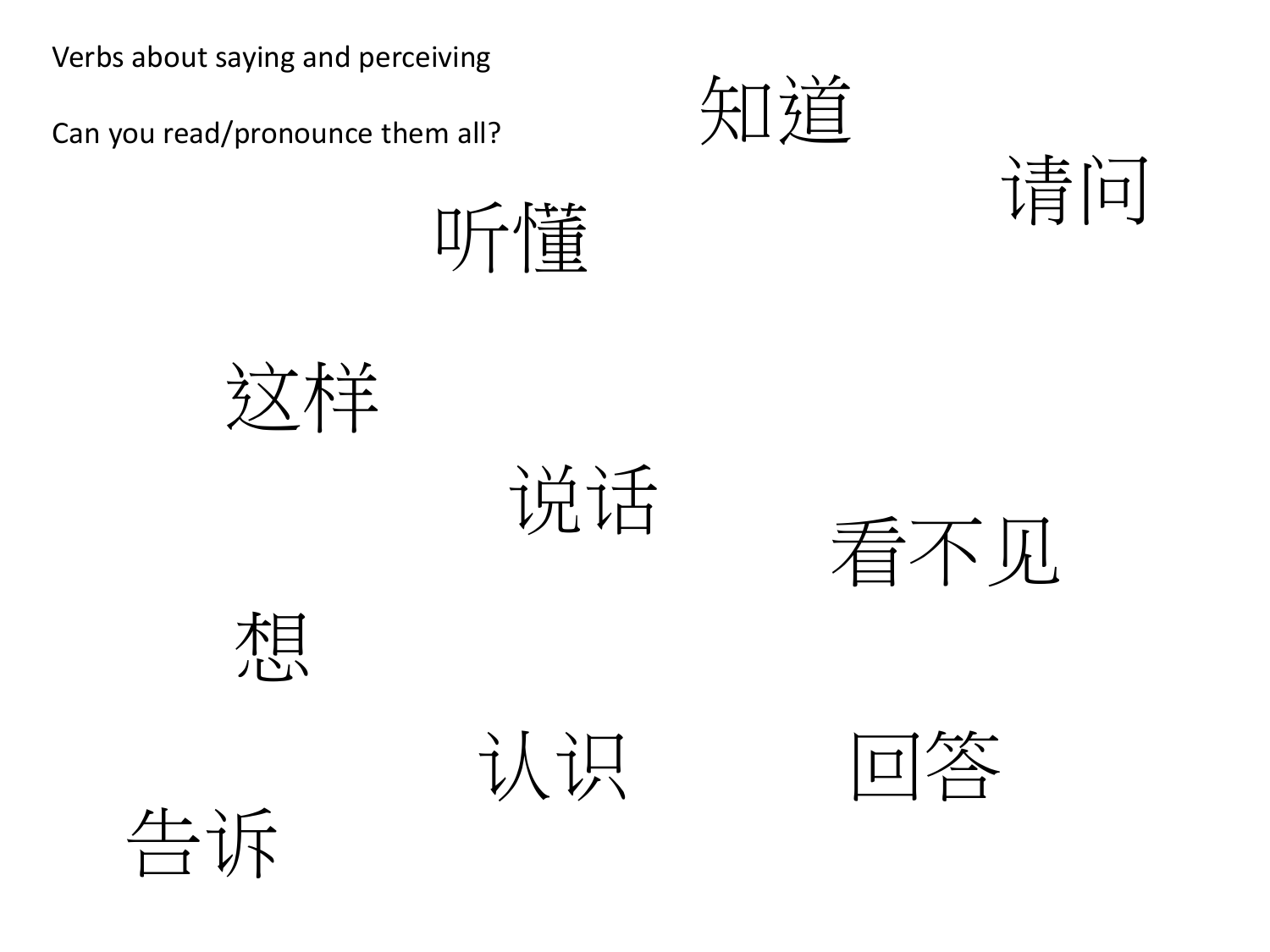- 47. Book (shu1)
- 48. Volume (ben3)
- 49. On/above (shang4)
- 50. Under/below (xia4)
- 51. Face, side (mian4)
- 52. Fire (huo3)
- 53. Vehicle (che1)
- 54. Very (hen3)
- 55. Good (hao3)
- 56. Peace (an1)
- 57. Door (men2)
- 58. To want, need, will (yao4)
- 59. North (bei3)
- 60. Capital (jing1)
- 61. Home/family (jia)
- 62. Return (hui2)
- 63. Horse (ma3
- 64. Question marker (ma)
- 65. Mum (ma1)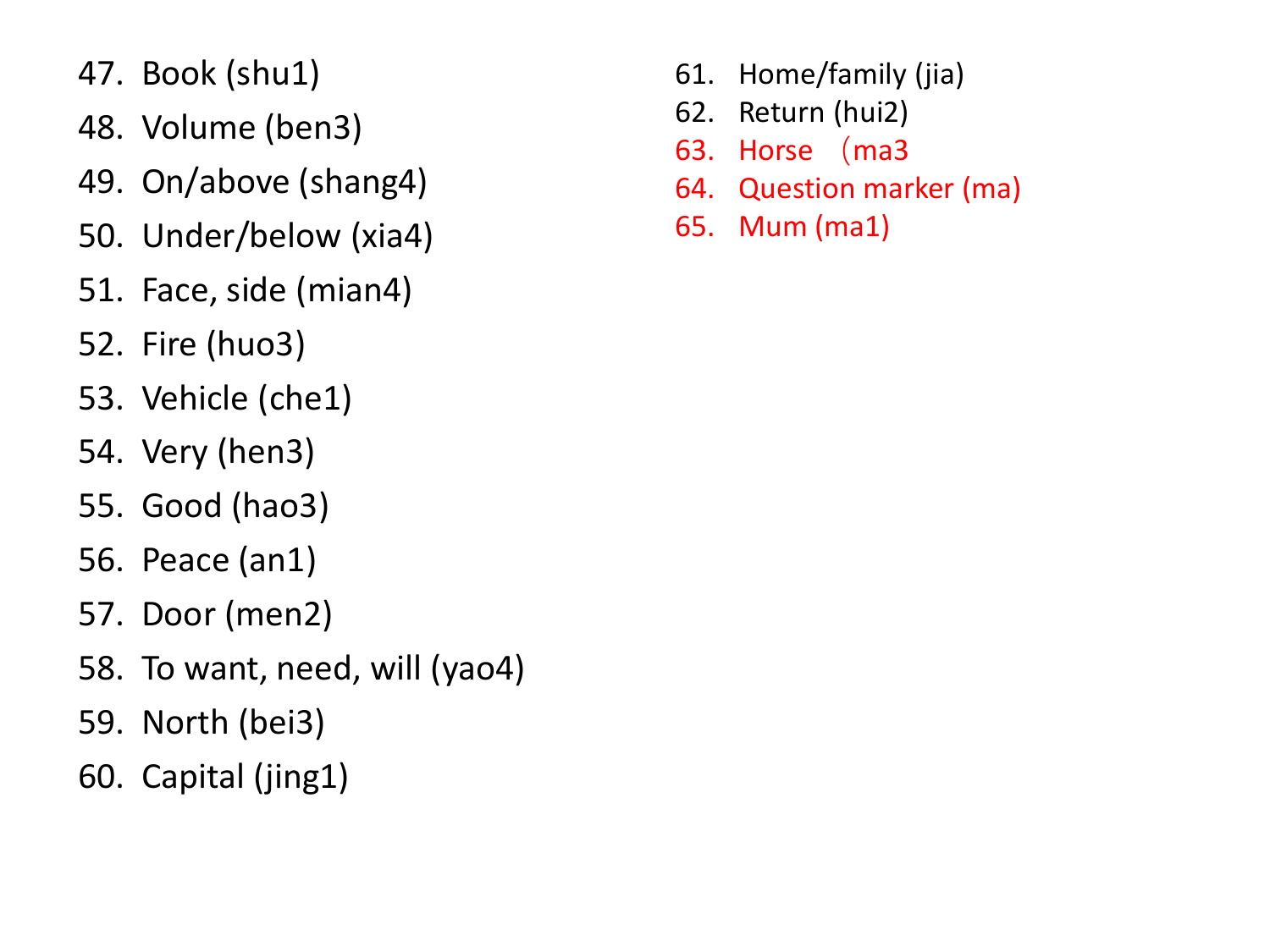#### Crazy sentences

- The doctor's book
- Are you in Xi an?
- Your book is on top
- Outside Xi an
- He is too small
- His spoon is very small. Hers is very big.
- Tiananmen is very big. It isn't in Xi'an.
- Is work OK? (work good-not-good)
- My friend wants to go to Beijing tomorrow
- Do you want to go (return) home?
- Is the doctor at home?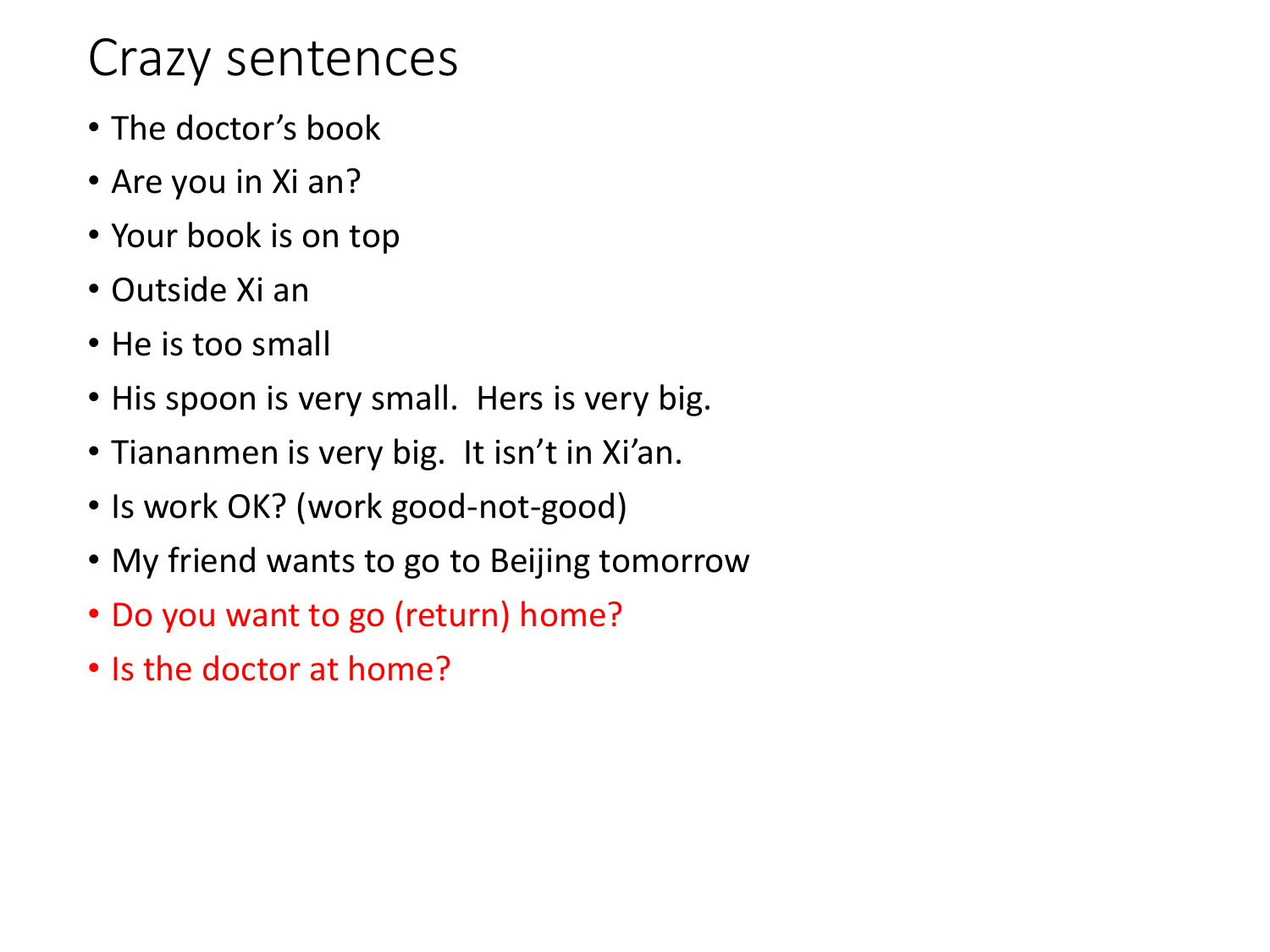## ▌在宾馆的前台 At the front desk of a

A: 服务员, 我房间的门打不开了。

B: 您 住哪个房间? 打开 = to open

Yi1 sometimes pronounced 'yao' for greater clarity when you 'spell out' a longer number such as a phone number

## B: 好的, 我叫人去看看。

A:  $317<sub>°</sub>$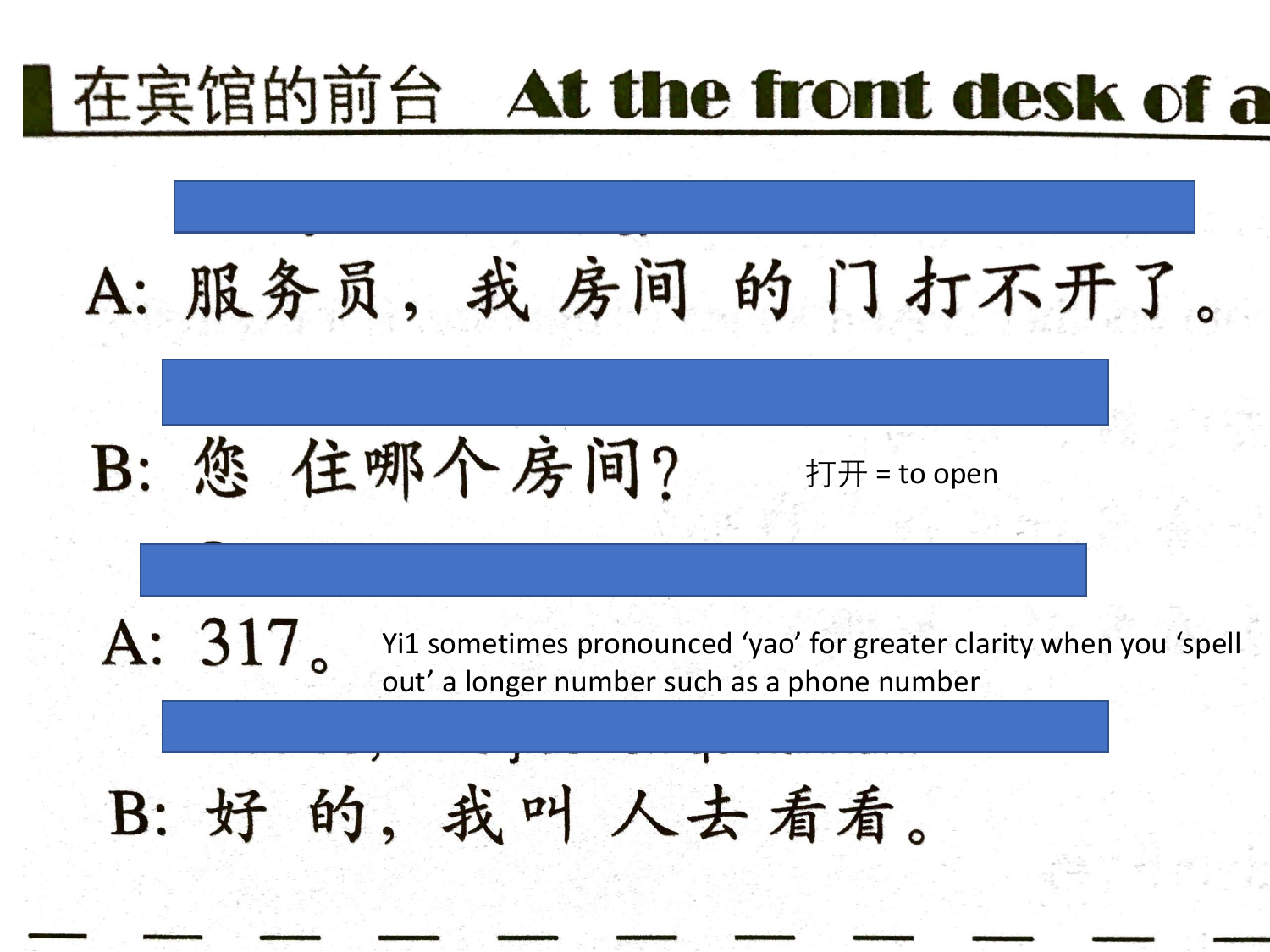A: 你看看 这几件衣服怎么样。 B: 这件白的有点儿长, 那件 黑的有点儿贵。Remember 有点儿 is used to express a negative concept. You use it when you're complainingA: 这件红的呢? 这是今天新来的。 B: 让 我再看看。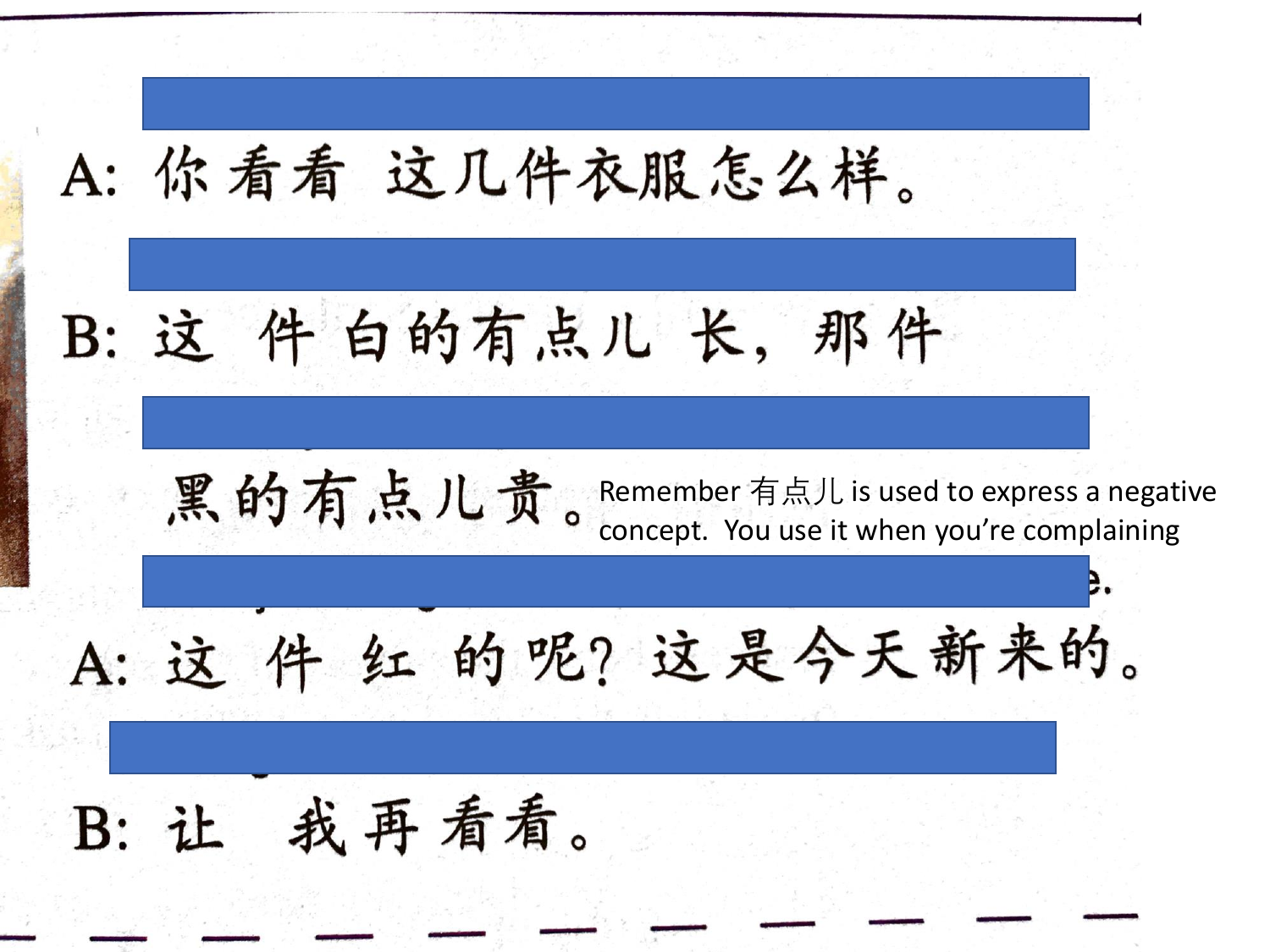#### 生词

### •新来的 = bought recently, newly bought

- •新买的 = recently come
- $\rightarrow \rightarrow +$  = divide, allocate, a portion, a fraction
- • $\bigoplus$   $\overline{H}$  = to separate
- •分手 = to split up (relationship)
- • $\hat{\mathcal{R}}$ , tu4 = rabbit
- • $\hat{\varphi}$ , mian3 = to eliminate, to exempt
- •晚 wan3 = late, evening